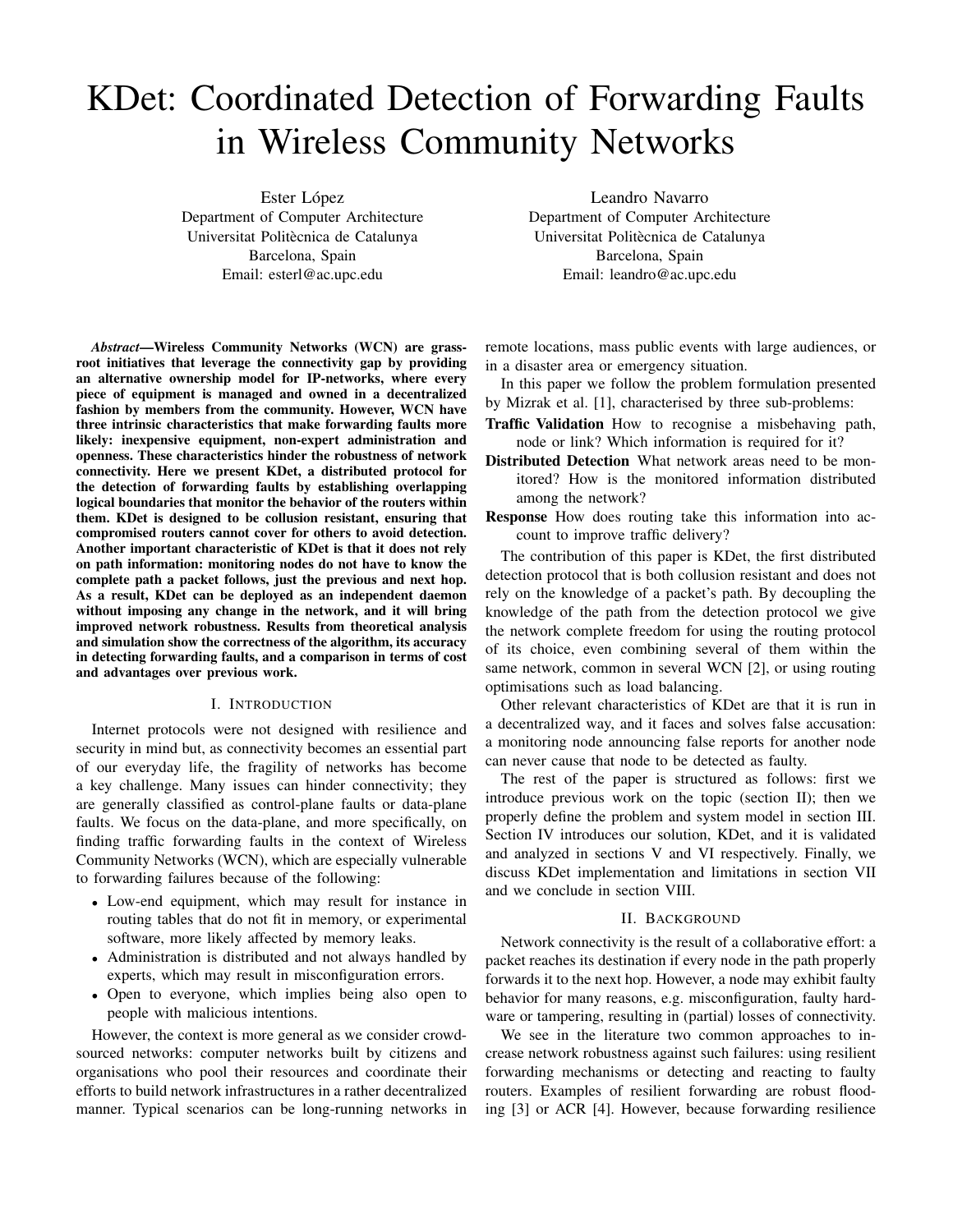is achieved by using several paths to reach a destination, it requires modifications in the network stack (e.g. using source routing or flooding), which does not sound reasonable for many networks, and particularly for WCNs with distributed management and extreme diversity.

Then, on the detection approach we need to consider the two mechanisms involved in routing: learning the proper path to the other nodes and following the routing rules when forwarding a packet. The former relates to the control plane, and many solutions have been proposed to ensure the veracity of the routing update messages. We focus on the second mechanism: once the routing table is established, independently of the routing protocol used, a node should forward packets properly, which is referred to as data-plane detection.

Although many studies have resulted in global solutions to forwarding faults, these can usually be split into three different mechanisms, each dealing with one of the subproblems introduced previously. Solutions for each are quite interchangeable, allowing development of solutions that combine the different pieces. Here we focus on the distributed detection sub-problem, because it is the focus of the paper, but pointers for traffic validation and response can be found later in the paper.

As explained before, distributed detection is about determining the elements on the network to monitor and how to distribute the collected information to detect faulty elements. A detection protocol has two main characteristics: its precision and its scope. A detection protocol can be more, or less, precise on the detection, assigning blame of a faulty behavior to a node, link, path, or set of nodes. Then, when an entity running the detection protocol discovers a faulty behavior, it can either keep this information to itself (local scope) or share it with the rest of the network (global scope). In a WCN, we are interested in a global scope, so that when a node is discovered as faulty we can react; however, as we will see later, the global scope is harder to achieve because it needs to face and solve false accusation (a node reporting another as faulty when it is not).

Solutions that keep information local usually focus on monitoring end-to-end paths. Some examples are ODBSR [\[5\]](#page-7-5), SSS [\[6\]](#page-7-6), secure traceroute [\[7\]](#page-7-7) and those presented in [\[8\]](#page-7-8).

Among the solutions with global scope, one of the first distributed detection protocols was proposed by Bradley et al. [\[9\]](#page-7-9). WATCHERS proposes to monitor every neighbor and count the packets to each destination sent through each link. Then, periodically every node floods their traffic summaries and everybody can determine the behavior of every other node. However, as proven by Hughes et al. [\[10\]](#page-7-10), some issues with WATCHERS allow faulty routers to go undetected. Dy-naFL [\[11\]](#page-7-11) and  $\chi$  [\[12\]](#page-7-12) propose a similar approach: every node  $N$  is monitored by its neighbors, who keep traffic summaries of the traffic sent,  $S^{\rightarrow N}$ , and received from N,  $S^{\leftarrow N}$ . These traffic summaries are compared to decide whether or not  $N$ is behaving properly. The difference between DynaFL and  $\chi$ is concerning who performs the actual detection. In DynaFL, traffic summaries are collected by a central trusted authority,

who compares and then determines which nodes are faulty. However, this approach presents two problems, because the summaries collected between neighbors about the same link cannot be compared (e.g. in Figure [1](#page-2-0) the traffic summary that A collects about the traffic sent to B,  $S^{A\rightarrow B}$ , does not include traffic destined to  $B$ ; and the traffic summary collected by  $B$ about the traffic received from A,  $S^{B\leftarrow A}$ , does not include traffic with A as source). The problems that arise are false accusation (the control authority has no means of knowing if there is any discrepancy between traffic summaries for the same link) and collusion (node  $A$  could hide the packets dropped by B by simply modifying its report  $S^{A\rightarrow B}$ , because it does not need to be coherent with  $S^{B\leftarrow A}$  and it will not be part of the summaries considered when evaluating A).  $\chi$ proposes a different approach that solves false accusation, but it is still vulnerable to collusion. In  $\chi$  every neighbor will send its traffic summaries to the other neighbors through the node  $N$  being monitored, which allows  $N$  to make sure those are the expected traffic summaries by comparing them with a local version and disconnecting from nodes that are falsely accusing N. Finally, when the neighbors receive all the summaries, the behavior of  $N$  is examined by the neighbors themselves. The paper does not go into further details about how that information is later shared with the rest of the network nodes.

Only the work proposed in [\[1\]](#page-7-0) is capable of facing both false accusation and collusion.  $\Pi_{k+2}$  monitors all the path segments of length 3 to  $k + 2$  (where k is the maximum number of adjacent faulty routers in the network) and the end points of the path segment detect it as faulty when their traffic summaries are not consistent. By detecting the whole path segment, including the nodes doing the detection, false accusation is solved, because a node accusing a path is always part of the faulty path. In addition, by monitoring every path segment of the given lengths, any set of faulty routers will be covered by one of the monitored paths and therefore detected. The main drawback of this approach is that a node needs to know the next  $k + 1$  hops a packet will follow to include it in the proper summary. Other works with global scope are [\[13\]](#page-7-13), [\[14\]](#page-7-14), and [\[15\]](#page-7-15) but, for similar reasons, they do not solve collusion and false accusation.

In summary, several solutions have been proposed to detect forwarding faults; however, none of them are capable of solving the problems of false accusation and collusion of several faulty nodes, except  $\Pi_{k+2}$ . Our work presents a solution that covers false accusation and collusion, but in contrast with  $\Pi_{k+2}$  it does not require knowledge of paths and will detect the faulty nodes with more accuracy than  $\Pi_{k+2}$ . Additionally, because KDet is path independent and a data-plane solution, it can be deployed as an independent daemon on the routers without the need for modifying existing network processes.

## III. PROBLEM STATEMENT

<span id="page-1-0"></span>The goal of the KDet is to provide a secure mechanism to exchange monitoring information between network routers so that faulty routers can be detected. In a network, compromised routers can lie on behalf of each other to avoid detection: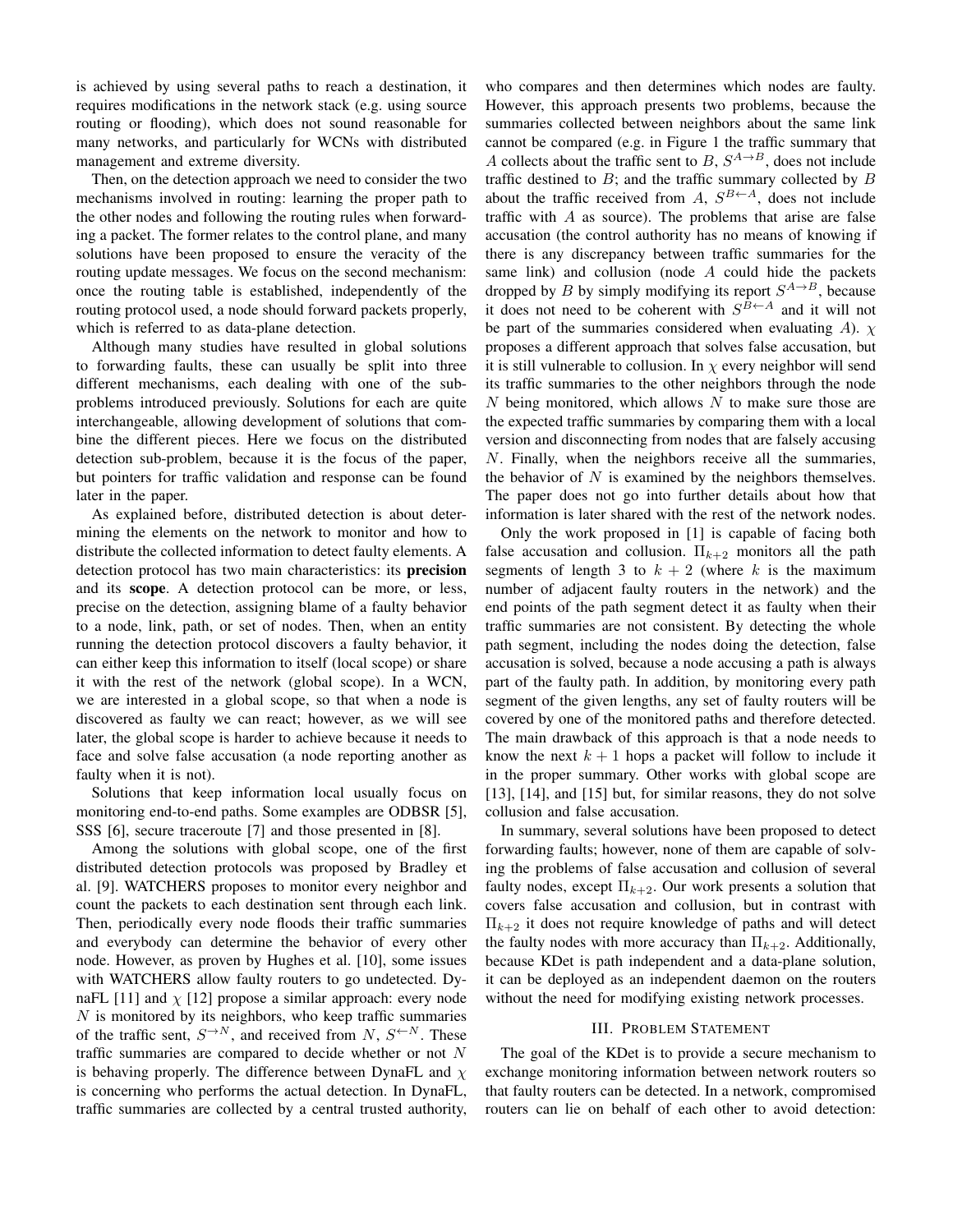

<span id="page-2-0"></span>Fig. 1. Example network

e.g. in Figure [1,](#page-2-0) node A may cover for node B, reporting that it has received all the traffic that node B is dropping. The distributed detection algorithm must make sure that this situation is properly detected, usually by monitoring larger network areas.

Because we are focused on WCN, we must consider their characteristics when defining KDet. For instance, Guifi.net is a large network with over 28,000 operational nodes, born in the Osona area and currently extending through Spain and beyond. Guifi.net uses BGP for inter-areas routing and a mix of several routing protocols (OSPF, BMX6, and OLSR, among others) for intra-areas routing. Another example is FunkFeuer, a smaller WCN with around 600 nodes deployed in seven regions of Austria. There, the mesh backbone relies solely on OLSR for routing. Both of them commonly feature the use of supernodes: nodes that group together several devices and antennas to have a broader reach.

Therefore, several factors will influence KDet:

- We cannot rely on a single routing protocol running on the network, neither that it will be a link-state routing protocol.
- We cannot rely on overhearing techniques, because a node may have several antennas.
- The detection protocol should be distributed, so that it scales up to thousands of nodes.

Next, we discuss in more detail the system model and the problem specification; and, using a simplified detection mechanism, we determine the main challenges for the distributed detection problem.

# *A. System Model*

In this section we introduce the assumptions and characteristics considered while designing KDet regarding the network, traffic validation mechanism and the adversary. We also introduce some notation and elemental pieces that will be used thorough the paper.

### *1) Network model:*

Because our network assumptions and characteristics should be consistent with those of a WCN, no assumption is made regarding the network routing protocol, and nodes may have one or several antennas. However, we assume that only bidirectional links are considered, which is already implicit for the vast majority of routing protocols in WCN, which discard unidirectional links. We also assume that adjacent nodes agree on the traffic that they have exchanged, which can be easily achieved for unicast traffic because 802.11 acknowledges received packets.

We also assume the existence of three supporting services provided by the network in a reliable way. First, we assume the presence of a public-key infrastructure, more specifically a mechanism to verify the authenticity of KDet's messages. A lightweight mechanism to achieve this could be SEM-TOR [\[16\]](#page-7-16). A reliable neighborhood discovery mechanism must exist, something like the connectivity maps used on several WCN [\[2\]](#page-7-1). As a side note, keeping an updated vision of the neighborhood is easier than maintaining updated path information [\[17\]](#page-7-17). Finally, for the sake of simplicity, we also assume the existence of a set of trusted authorities (TA) responsible for collecting KDet's reports and making them publicly available. This role could be assigned to network monitoring servers (e.g. graph servers in Guifi.net). However, a flooding mechanism for reports with the proper signature could be used, instead, if such entities were not available.

Finally, we make two assumptions about timing: the bound is known for the packet delay between two network nodes, and network changes (e.g. a node joins the network) happen on a larger time scale than the protocol's convergence, which is reasonable because membership changes in a mesh network are infrequent.

### *2) Traffic Validation function:*

As explained previously, we focus on the distributed detection sub-problem, and therefore we need a valid Traffic Validation mechanism to go with KDet. Essentially, the traffic validation process is defined by a traffic summary function and a validation function.

In this paper, we will use  $S(\cdot)$  to represent that summary function and  $S$  to represent the summary itself. Of course, many summaries will be involved, so we will use the notation  $S_{\text{traffic}}^{\text{link}}$  for the summary of some traffic going through a specific link. For example, node A may keep a summary for all the traffic sent to B,  $S^{A\rightarrow B}$ ; and another for the received traffic,  $S^{A \leftarrow B}$ . Sometimes, several links may exist between A and  $B$ , and then, we may refer to an specific link as  $i$ , having, for instance, the summary of the traffic sent with destination *n* through that link be  $S_{\text{to}(n)}^{\rightarrow i}$ .

A requirement when implementing KDet following the second strategy (section [VI\)](#page-5-0) is to have defined + and − operations over summaries. Luckily, many summary functions satisfy it: sketches [\[18\]](#page-7-18), [\[8\]](#page-7-8), [\[11\]](#page-7-11), counters [\[9\]](#page-7-9), fingerprinting [\[12\]](#page-7-12) or sampling [\[8\]](#page-7-8); so they can be used for KDet.

Regarding the validation mechanism, it will be typically based on the Conservation of the Flow (CoF) principle: *traffic entering a network area should be the same as traffic leaving, except traffic destined to and generated by it* [\[9\]](#page-7-9); so the validation function  $\nu$  is simply evaluating:

$$
\boldsymbol{\mathcal{S}}\left(\mathrm{traff}_{\mathrm{in}}\right) - \boldsymbol{\mathcal{S}}\left(\mathrm{traff}_{\mathrm{to}}\right) \stackrel{?}{\approx} \boldsymbol{\mathcal{S}}\left(\mathrm{traff}_{\mathrm{out}}\right) - \boldsymbol{\mathcal{S}}\left(\mathrm{traff}_{\mathrm{from}}\right) \tag{1}
$$

Naturally, a network may experience some packet losses without being faulty, but we expect  $\mathcal{V}(S_{\text{in}}, S_{\text{out}})$  to allow for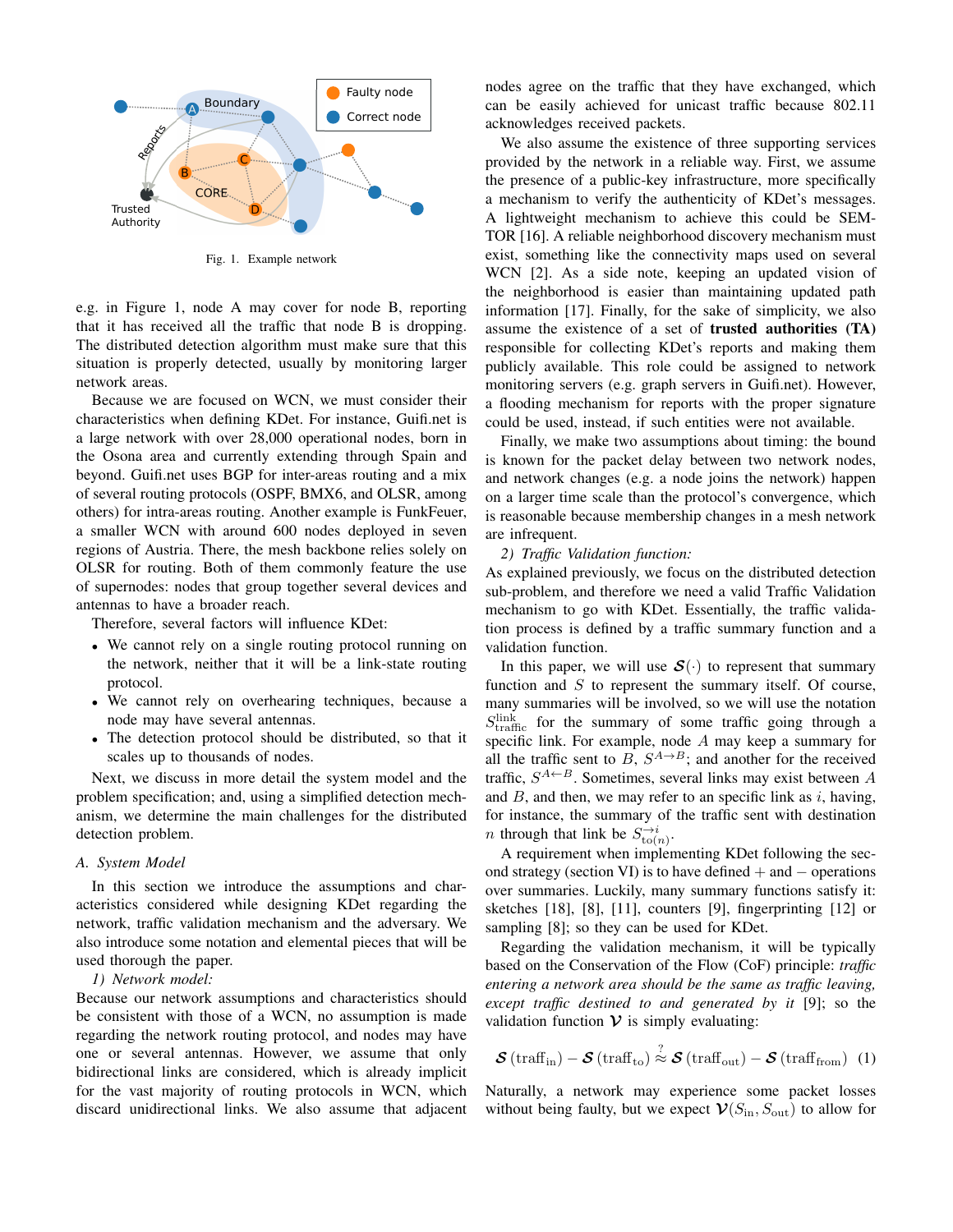such differences and only return false when the behavior of the network area evaluated is underperforming, and therefore actually faulty.

It is also important to mention that the capability of KDet in detecting a specific faulty behavior is determined by the capabilities of  $S$  and  $V$ ; e.g. if the summary function is a simple counter, KDet will be able to detect packet droppers, but a faulty node may modify packets without being detected. *3) Threat model:*

We use a threat model equivalent to the one proposed by Mizrak et al. [\[1\]](#page-7-0):

- A *p-faulty* node does not participate properly in the detection protocol. For instance, it could provide false traffic summaries or simply not participate in the protocol.
- A *t-faulty* node misbehaves in the traffic forwarding process and its behavior can be detected by the traffic validation function.
- A *faulty* node is either *p-faulty*, *t-faulty* or both.

The strength of the adversary can be measured by the biggest set of adjacent faulty nodes, expressed by  $k$ . For example, in Figure [1,](#page-2-0)  $k = 3$ .

We assume, that the network is sufficiently connected, so that even if the faulty nodes are removed from the routing fabric, the network is still connected and that terminal routers are not faulty with respect to the traffic they originate or consume.

Because the failure detector is defined in terms of intervals of time, we also assume that the misbehavior of faulty routers lasts long enough to be detected.

# *B. Specification*

KDet's concept is that a set of nodes, the core, is monitored by its boundary with the rest of the network; and it is the responsibility of the boundary to assess the behavior of the core. We define the core as a set of directly connected nodes, and the boundary of a core is every neighbor of that set of nodes which is not already part of the core (see Figure [1\)](#page-2-0).

KDet can be seen as a failure detector, and as such, its correctness can be expressed in terms of accuracy and completeness. The definitions of accuracy and completeness we use are based on those presented by Mizrak et al. [\[1\]](#page-7-0):

- *a–Accuracy*: A failure detector is *a-accurate* if whenever a correct router detects a core as faulty, then there is at least one router  $r \in core$  that is faulty and  $|core| \le a$ .
- *a-Completeness*: A failure detector is *a-complete* if, whenever a router  $r$  is t-faulty, then eventually all correct routers will suspect a core such that  $r \in core$  and  $|core| \leq a.$

# *C. Protocol* χ

In the simplest scenario where there are no colluding nodes  $(k = 1)$ , we can implement the protocol  $\chi$  [\[12\]](#page-7-12). There, every node  $N$  is monitored by its neighbors (i.e. every node is a core and its neighbors are the boundary). Periodically, those neighbors share the perceived traffic summary of  $N$  through  $N$  and that way, if  $N$  is faulty, its neighbors will detect it

and, conversely, if a neighbor sends a false report, N will notice and disconnect from it. For example, in the network in Figure [1,](#page-2-0) if  $B$  is the node being monitored,  $A, C$  and  $D$ will send to  $B$  their traffic summaries periodically;  $B$  will compare those summaries with its own perspective and will disconnect from any node sending false summaries. Then, B forwards every summary to  $A$ ,  $C$  and  $D$  and they check if the Conservation of the Flow principle is satisfied;  $B$  will be detected accordingly.

Based on this idea, in this paper we show how we can move this set of monitoring nodes farther away, so that colluding nodes are kept within their boundary; and therefore we can detect them. The main challenges to solve for it to work are:

- How to make sure that every boundary node has the same set of traffic summaries?
- How to verify the authenticity of the reports and prevent false accusation?
- How to determine which cores to monitor to ensure completeness?

## IV. KDET: COORDINATED DETECTION

<span id="page-3-0"></span>The main concept behind KDet is to extend the  $\chi$  protocol to monitor instead of a single router, a group of them, but still maintain its properties: if the core is faulty, the boundary can detect it, and if the boundary falsely accuses the core, the core can also detect it.

This is achieved by designing KDet to satisfy two principles:

- If there are one or more t-faulty nodes in the core whose behavior influences the traffic of the rest of the network, and there are no faulty nodes in the boundary, the core will be detected as faulty.
- If there are no faulty nodes in the core, one or more faulty nodes on the boundary cannot cause the false detection of the core.

The first principle is enforced through the *boundary protocol*, the second by the *core protocol*, and their results are combined in the *coordinated detection* phase.

#### *A. Boundary protocol*

The goal of the boundary is to determine the forwarding behavior of the core. This is achieved by monitoring the traffic entering and leaving the core, checking if it satisfies the Conservation of the Flow principle, and suspecting the core if not.

More formally, every node in the boundary monitors its links with the core and keeps a summary for the incoming traffic:

$$
S_{\rm core}^{\to i}(T) = \mathcal{S}\left(\text{traffic}_{\rm in}(T) - \text{traffic}_{\rm to}(T)\right)
$$

and a summary for the outgoing traffic:

$$
S_{\rm core}^{\leftarrow i}(T) = \mathcal{S}(\text{traffic}_{\text{out}}(T) - \text{traffic}_{\text{from}}(T))
$$

Where traffic<sub>in</sub> is the traffic sent through link  $i$  during period  $T$ ; traffic<sub>to</sub> is the part of that traffic destined to nodes in the core. Similarly, traffic<sub>out</sub> is the received traffic from link  $i$ ,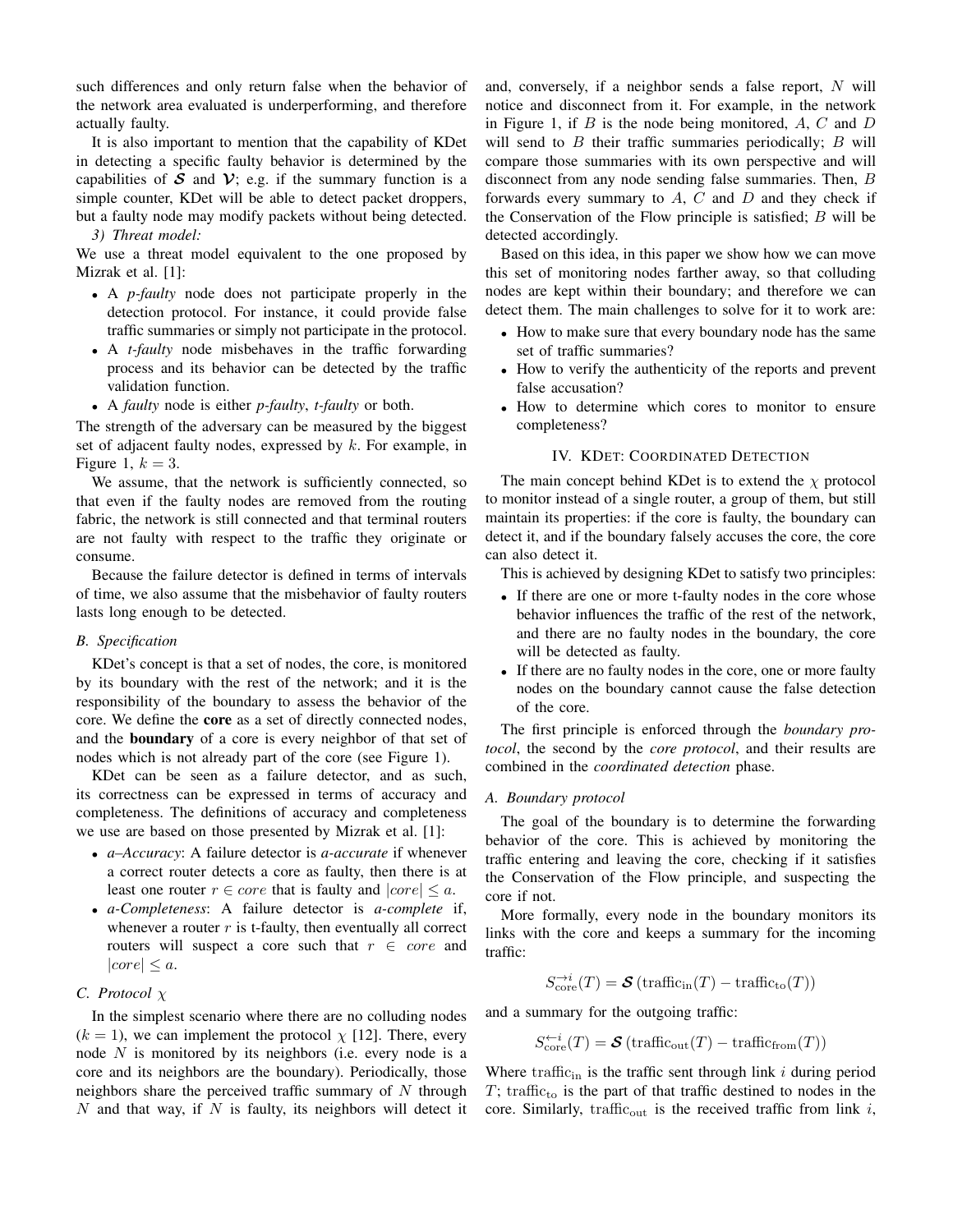and traffic<sub>to</sub> is the part of that traffic whose source is a node in the core.

At the end of the period, traffic summaries are exchanged with all the boundary nodes by means of robustly flooding them and their signature through the core.

After waiting a reasonable amount of time, each node expects to have the summaries of every other node in the boundary (signatures included). If some of the summaries are missing, or their signature is not valid, the core is suspected; if everything is as expected, the boundary node evaluates the behavior of the core using the validation function:

$$
V_{\text{core}}(T) = \mathbf{V} \left( \sum_{\forall i} S_{\text{core}}^{\rightarrow i}(T), \sum_{\forall i} S_{\text{core}}^{\leftarrow i}(T) \right)
$$

Then, every node in the boundary emits its verdict by sharing  $V_{\text{core}}(T)$  and a bitmap that indicates which summaries were received with the corresponding TA.

#### *B. Core protocol*

Meanwhile, nodes in the core need to be on the lookout for p-faulty nodes on the boundary and disconnect from them. A correct boundary behavior is characterized by:

- 1) There is a single and consistent version of a link's summary.
- 2)  $V_{\text{core}}(T)$  is consistent with the exchanged summaries.

To assess the behavior of a boundary node A, every node in the core  $B$ , connected to it (via link  $i$ ) will go through the steps that follow.

First, at the end of the monitoring interval, it expects the traffic summaries from i,  $S_{\text{core}}^{\to i}(T)$  and  $S_{\text{core}}^{\leftarrow i}(T)$ . In the case in whih there is no traffic summary, it is not properly signed, or there is more than one version,  $B$  will consider  $A$  p-faulty.

Then, the node will compare  $S_{\text{core}}^{\to i}(T)$  and  $S_{\text{core}}^{\leftarrow i}(T)$  with its own local version, and if they are not the same, A is considered p-faulty as well.

Finally, B compares the  $V_{core}(T)$  announced by A with the one that results from combining the summaries that have been exchanged (available to any node in the core because of robust flooding). Again, if the results do not match A will be considered p-faulty.

If in any case  $A$  is considered p-faulty, then  $B$  disconnects from it.

#### *C. Coordinated detection*

At the end of each interval, the TA gathers a report from every node in the boundary that consists of a bitmap indicating which summaries were received and  $V_{\text{core}}(T)$ . If there is any missing summary or  $V_{\text{core}}(T) =$  false the TA will add the core to the list of suspected cores (core  $\in$  suspected(T)). Then, if in the next intervals the core is still suspected and every core node is still connected to the same nodes in the boundary, the core is detected as faulty (core  $\in$  detected $(T')$ ). Formally:

$$
\begin{aligned}\n\text{core} \in \text{ suspected}[T_1, T_2] &\wedge \\
\exists T' \in (T_1, T_2] \mid \text{boundary}(\text{core}, T') \subseteq \text{boundary}(\text{core}, T_1) \\
&\Rightarrow \text{core} \in \text{detected}(T')\n\end{aligned}
$$

Where core  $\in$  suspected[ $T_1, T_2$ ] means that the core was suspected on every interval from  $T_1$  to  $T_2$ , and boundary(core,  $T'$ )  $\subseteq$  boundary(core,  $T_1$ ) implies that for every link existing between the core and the boundary at time  $T'$  the same link also exists at time  $T_1$ .

# V. KDET VALIDATION

<span id="page-4-0"></span>To prove the correctness of KDet we will first prove that, no matter what faulty nodes do, KDet's principles, defined in section [IV,](#page-3-0) are always satisfied. Then, we will use those principles to prove that by choosing an appropriate set of cores to monitor, KDet becomes k-accurate and k-complete under the assumption of  $k$  being the maximum number of directly connected faulty routers.

The first principle, enforced by the boundary protocol, is equivalent to:

$$
core \in faulty \ \wedge \ boundary \in correct
$$

 $\Rightarrow \exists t \mid \text{core} \in \text{detected}(t) \ \lor \ \text{core} \in \text{disconnected}(t)$ 

Because the core is faulty, we know that summary functions as measured by the boundary satisfy:

$$
V_{\text{core}}(T) = \mathcal{V}\left(\sum_{\forall i} S_{\text{core}}^{\rightarrow i}(T), \sum_{\forall i} S_{\text{core}}^{\leftarrow i}(T)\right) = \text{false}
$$

Then, by the definition of KDet, the core cannot avoid being suspected, because if it robustly floods the summaries, it will be suspected and if it does not, because not every summary will be received, it will also be suspected. Modifying the reports is not possible because they are signed.

However, the core may avoid detection by modifying its boundary, ensuring that:

boundary(
$$
core, T') \nsubseteq
$$
 boundary( $core, T_0$ )

That is, on each interval, it needs to reduce its boundary at least one link. However, because the number of links are finite, eventually the core will be disconnected from the rest of the network, or detected.

Lemma 1: *Eventually, every faulty core is either detected or it stops being part of the network*.

To continue, the second principle of KDet, enforced by the core protocol, can be expressed as:

$$
core \notin faulty \Rightarrow core \notin detected
$$

Therefore, it is sufficient to prove that every time the core is suspected, its boundary changes in the next interval.

By definition, we know that if a core is not faulty, then the real traffic summaries satisfy:

$$
V_{\text{core}}(T) = \mathcal{V}\left(\sum_{\forall i} S_{\text{core}}^{\rightarrow i}(T), \sum_{\forall i} S_{\text{core}}^{\leftarrow i}(T)\right) = \text{true}
$$

And a core can only be suspected if one of the nodes of the boundary claims that:

- 1) Not every summary was received
- 2) Summaries were received but  $V_{\text{core}}(T) = \text{false}$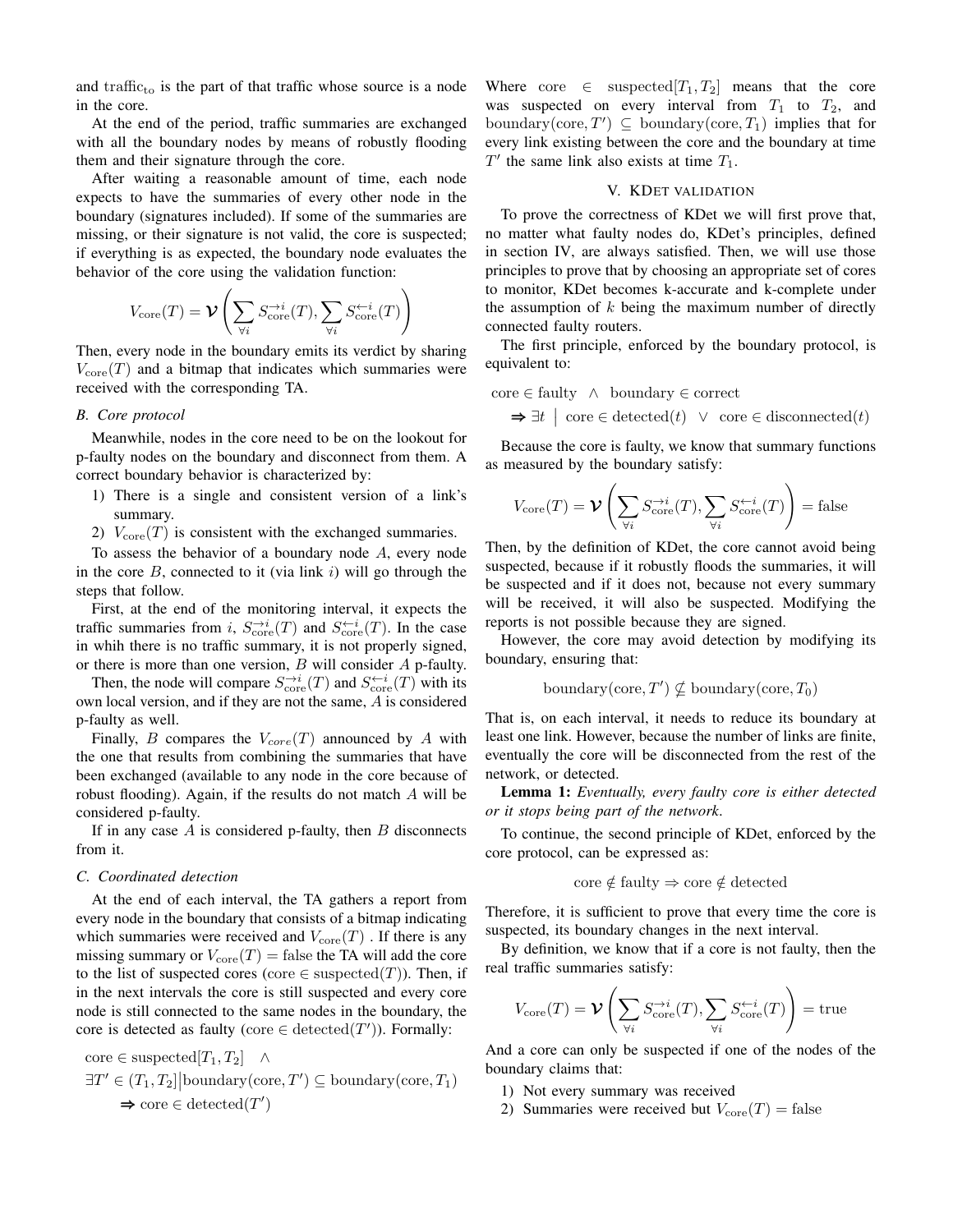Because we use robust flooding through correct nodes, 1) can only occur if not every summary was shared (or there was more than one version or it was not properly signed) or a boundary node (A) misreports the summaries it has received. In the first case, the core will know which summary is missing  $(S^{A-B})$ , and then B will disconnect from A, making the boundary change in the next interval. In the second case, every core node connected to A will realise it is misreporting the received summaries and will disconnect from it, and therefore the boundary also changes.

In case 2), if every summary is received but there is a node A that reports  $V_{\text{core}}(T) = \text{false}$ , that implies that either one of the flooded summaries has been modified  $(S_{\text{core}}^{A \to B} \neq S_{\text{core}}^{B \leftarrow A})$ or  $V_{core}(T) \neq \mathcal{V}\left(\sum_{\forall i} S_{\text{core}}^{\rightarrow i}(T), \sum_{\forall i} S_{\text{core}}^{\leftarrow i}(T)\right);$  i.e. the reported  $V_{core}$  is not correct. In the first case,  $B$  will realise that the flooded summary,  $S_{\text{core}}^{A \to B}$ , is not the same as its local version,  $S^B_{\text{core}}$ , thus disconnecting from A (and therefore changing the core's boundary). In the second case, every node connected to A will disconnect from it (changing the boundary again).

Lemma 2: *A correct core is never detected as faulty*.

Now, let's assume that for a given  $k$  we define the set of cores to monitor as the sets of connected nodes that are smaller than or equal to  $k$ :

$$
C = \{c \mid |c| \le k \land \text{connected}(c)\}
$$

Thanks to Lemma 1, we can prove that KDet is k-accurate, since every time a correct router detects a core as faulty  $(core \in detected)$  it has to be a faulty core or it will contradict Lemma 2. And given the definition of  $C$ , such core will always have a size below  $k$ .

If the set of faulty nodes is  $F = \{f_1 \cup f_2 \cup \cdots \cup f_N\}$  such that for every  $f_i$ ,  $|f_i| \leq k$  and there is no link between  $f_i$  and  $f_i$  if  $i \neq j$  (because we assume k). Then, there will be a core  $c_i$  for every  $f_i$ , such that  $c_i = f_i$  by the construction of C and  $c_i$  will have a correct boundary, because there are no direct connections with any other  $f_j$ . Therefore, applying Lemma 2, every  $f_i$  will be detected and since  $|c_i| = |f_i| \leq k$ , KDet is k-complete.

# VI. KDET ANALYSIS

<span id="page-5-0"></span>Since we have proven the accuracy and completeness of KDet, in this section we study its cost. This is mainly determined by the memory required to store the state of the protocol and the network overhead required to share traffic summaries.

#### *A. State size*

The size of the state is determined by the number of summaries a node needs to keep. Given a summary function that supports the − operation, a node can follow two strategies to save the required summaries:

1) Keep a summary for every core that it monitors (without considering the core's fromand to traffic) and for every link that connects to it.



<span id="page-5-1"></span>Fig. 2. State size

2) Keep for every link a summary of the incoming and outgoing traffic and additionally, for each link, the traffic from and to every node in k-hops, so that a core summary,  $S_{\text{core}}^{\rightarrow i}$ , can be computed as:

<span id="page-5-2"></span>
$$
S_{\text{core}}^{\rightarrow i} = S^{\rightarrow i} - \sum_{\forall n \in \text{core}} S_{to(n)}^{\rightarrow i}
$$
 (2)

For small values of k, the number of cores to monitor will be small, and therefore, option 1 will be preferred. Conversely, as k grows bigger, the number of cores grows exponentially, and 2 becomes a better choice.

Given  $k$ , if  $N$  is the number of nodes in the network and  $R$  is the maximum node's degree, then the number of cores a node monitors is below  $O(R^k)$  and, for the first strategy, since it keeps a summary per link, its cost will be  $O(R^{k+1})$ .

The second strategy keeps a summary per link and at most another per node and link (there will not be traffic from/to every node on every link), therefore its cost is  $O(R*N)$ . In [\[1\]](#page-7-0) Mizrak et al. show that WATCHERS cost is  $O(R \ast$ N) and  $\Pi_{k+2}$ ,  $O(min(R^{k+1}, N))$ . If we choose the optimal strategy among the two here proposed, our solution will have a tendency that is between WATCHERS and  $\Pi_{k+2}$ .

Figure [2](#page-5-1) shows the state size stored by each node for the guifi.net Barcelones area [\[19\]](#page-7-19) assuming summaries of 500B [\[11\]](#page-7-11), [\[8\]](#page-7-8), the lines show us the average cost for each value of k. As expected, the cost of the first strategy is exponential, and for any  $k$  bigger than 1 the second strategy already outperforms the first one. The second strategy has a state cost that is just slightly worse than  $\Pi_{k+2}$ , and in any case always below 110KB, which sounds reasonable. Similar results have been found for different network topologies. See [\[17\]](#page-7-17) for these results and more detailed figures.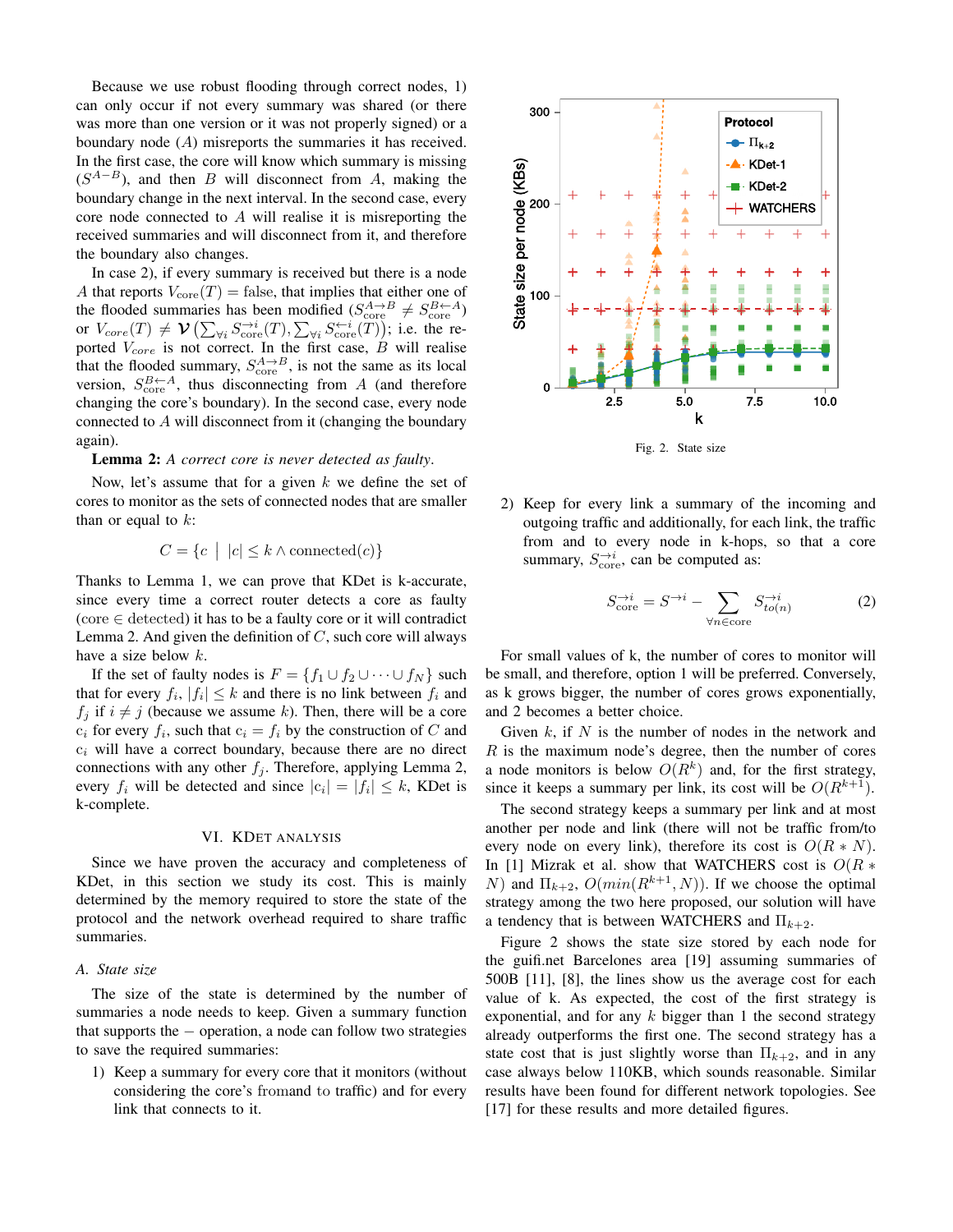

<span id="page-6-1"></span>Fig. 3. Network overhead

#### *B. Network overhead*

In the decision on how to propagate the traffic summaries, a node could take two similar options:

- 1) Robustly flood within every monitored core their traffic summaries for each link connected to it  $(S_{\text{core}}^{\rightarrow i}$  and  $S_{\rm core}^{\leftarrow i}$ ).
- 2) Robustly flood every summary maintained following the second strategy presented before  $(S^{\rightarrow i}$  and  $S^{\leftarrow i}$  for every link i and  $S_{to(n)}^{\rightarrow i}$  and  $S_{from(n)}^{\leftarrow i}$  for every node *n* in its k-hop neighborhood) with  $\text{TTL} = k + 1$ , so that they will reach every node that is also a part of the boundary of a monitored core.

Again, we expect the same behavior: a smaller k implies less cores to monitor and then strategy 1 causes less network overhead; whereas a larger k implies an exponential growth in the number of cores and therefore strategy 2 is more convenient.

Figure [3](#page-6-1) shows the data (MB) to be sent through each link due to traffic summaries for every protocol period. As we can see, here the strategy 1 outperforms 2 whenever  $k$ is smaller than 4, because the second strategy floods traffic summaries indiscriminately, whereas KDet-1 only floods it within the respective cores. We observe also that now the difference between KDet-2 and  $\Pi_{k+2}$  is considerable because KDet requires flooding within cores, but  $\Pi_{k+2}$  does not, since its monitored units are paths. This difference in cost is caused by the fact that KDet behaves independently from the routing protocol and therefore cannot consider the complete path of a packet. Given that at most around 2MB of data needs to be shared per link, a reasonable time interval would be around 1 minute, so that the overhead is kept below 250kbps. Moreover, techniques such as LEDBAT[\[20\]](#page-7-20) can be used to avoid clogging the network links with the protocol's traffic.

# VII. DISCUSSION

<span id="page-6-0"></span>In this section we discuss further some of the aspects of KDet, the assumed  $k$  and the limitations imposed by the Traffic Validation mechanisms.

# *A. KDet Implementations*

We have hinted at two possible implementation strategies for KDet in section [VI.](#page-5-0) However the implications of using one instead of the other go beyond the costs in terms of state size and overhead presented in that section.

To recap, in terms of local storage, the first strategy keeps track of every core and keeps at every moment its summaries updated, while the second strategy keeps several summaries for each link: one for the total traffic going through it and then one for each traffic stream from (or to) the set of nodes that belong to a monitored core. When we follow the first strategy, whenever a packet is sent (or received) through a link, it will cause the update of several summaries, because it will relate to several cores (whenever  $k$  is bigger than 1), and, as we have seen, the number of summaries grows exponentially with  $k$ , making the process of updating the summaries a computation hog. However, if we were to follow the second strategy, each packet will only update two summaries (the one related to the link and the one related to the source -or destination) and, therefore, will be able to keep up even when  $k$  is high and the traffic rate is high. In consequence, the second strategy should be preferred.

Then, in the flooding process we face again the same decision: if we used the second strategy, we can first obtain the core summary as [2](#page-5-2) and then flood that summary through the core (strategy 1) or simply flood every summary with  $TTL = k + 1$  and compose the core traffic summary when it reaches the other boundary nodes. Now, in terms of computation, the second strategy will be more costly, because not only one node needs to compute the traffic summary, but every node in the boundary, even the sender itself, must do so. Nevertheless, for big values of  $k$ , the second strategy is less costly in terms of overhead, as we have seen, and it is also simpler in terms of flooding because it only needs to consider the TTL and not to which core it belongs. Thus, there is not a strategy that is clearly better, but it will depend on the situation (value of  $k$ ) and priorities (CPU vs. overhead).

Regarding the cores, they can be easily computed locally. Every node looks up on the connectivity map its neighbors up to  $k$  hops starting from itself. Without considering the node itself, each of these paths is a core that needs to be monitored, and every neighbor of the core's node that is not already part of the core is the boundary that monitors it.

## *B. The largest number of adjacent colluding nodes (*k*)*

We have proposed a solution for detecting forwarding faulty nodes in the presence of collusion and we have characterized KDet as a function of  $k$  or the largest number of adjacent colluding nodes. But  $k$  may seem a concept too abstract, so here we try to give a more concrete example. Figure [4](#page-7-21) shows the probability of detection when deploying KDet for a given